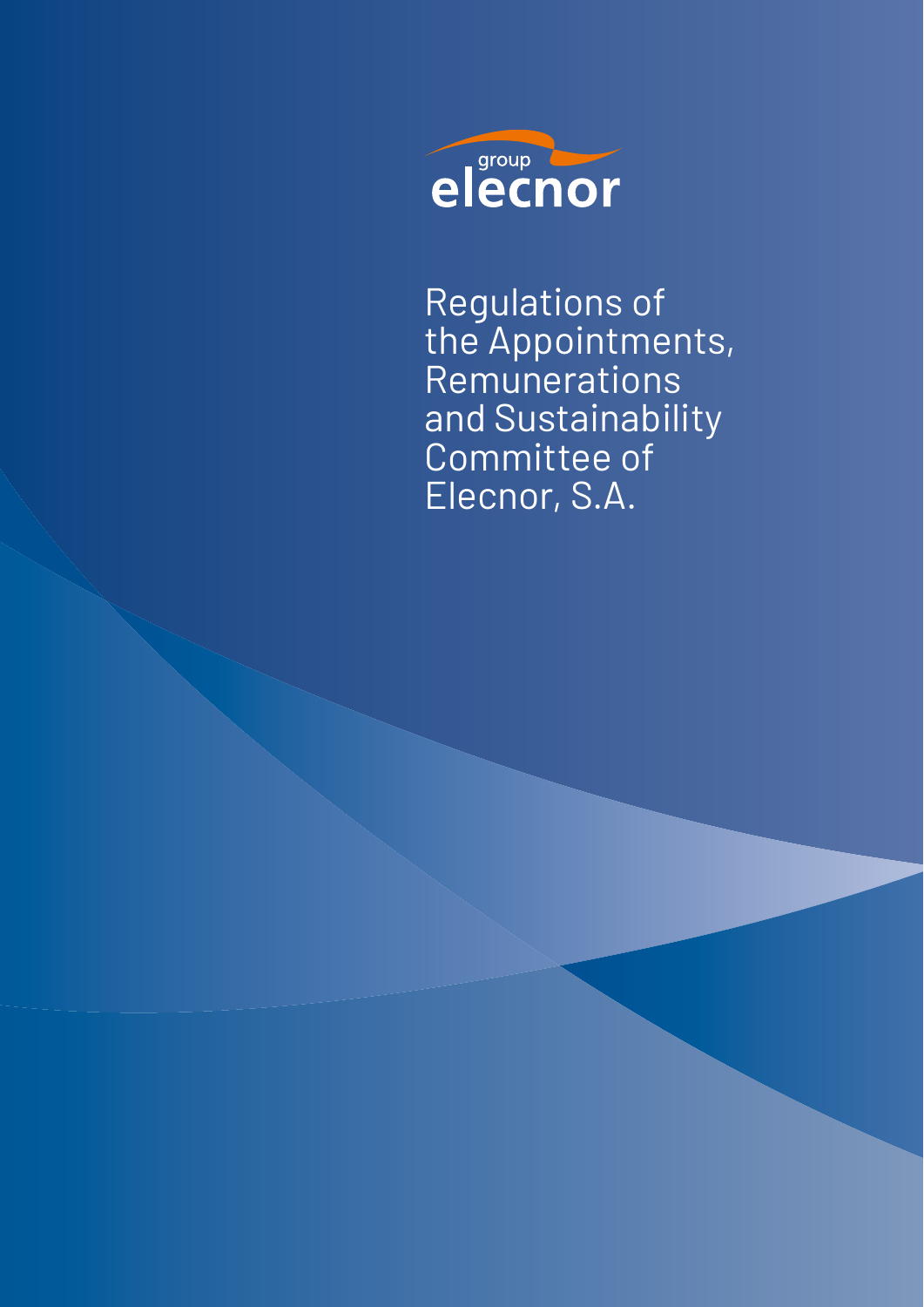

# **CONTENTS**

| Article 1.  | Scope and Purpose                                                                                                                | 3 |
|-------------|----------------------------------------------------------------------------------------------------------------------------------|---|
| Article 2.  | Interpretation, amendment, and dissemination                                                                                     | 3 |
| Article 3.  | Composition of the Appointments, Remunerations<br>and Sustainability Committee                                                   | 3 |
| Article 4.  | Officers of the Committee                                                                                                        | 4 |
| Article 5.  | Duties of the Appointments, Remunerations<br>and Sustainability Committee                                                        | 4 |
| Article 6.  | Convening meetings                                                                                                               | 6 |
| Article 7.  | Meetings                                                                                                                         | 6 |
| Article 8.  | Quorums and adoption of resolutions                                                                                              | 7 |
| Article 9.  | Committee minutes                                                                                                                | 7 |
| Article 10. | Access to information and advice                                                                                                 | 8 |
| Article 11. | Means and resources                                                                                                              | 8 |
| Article 12. | Relations of the Appointments, Remunerations and Sustainability<br>Committee with other corporate areas and Company shareholders | 8 |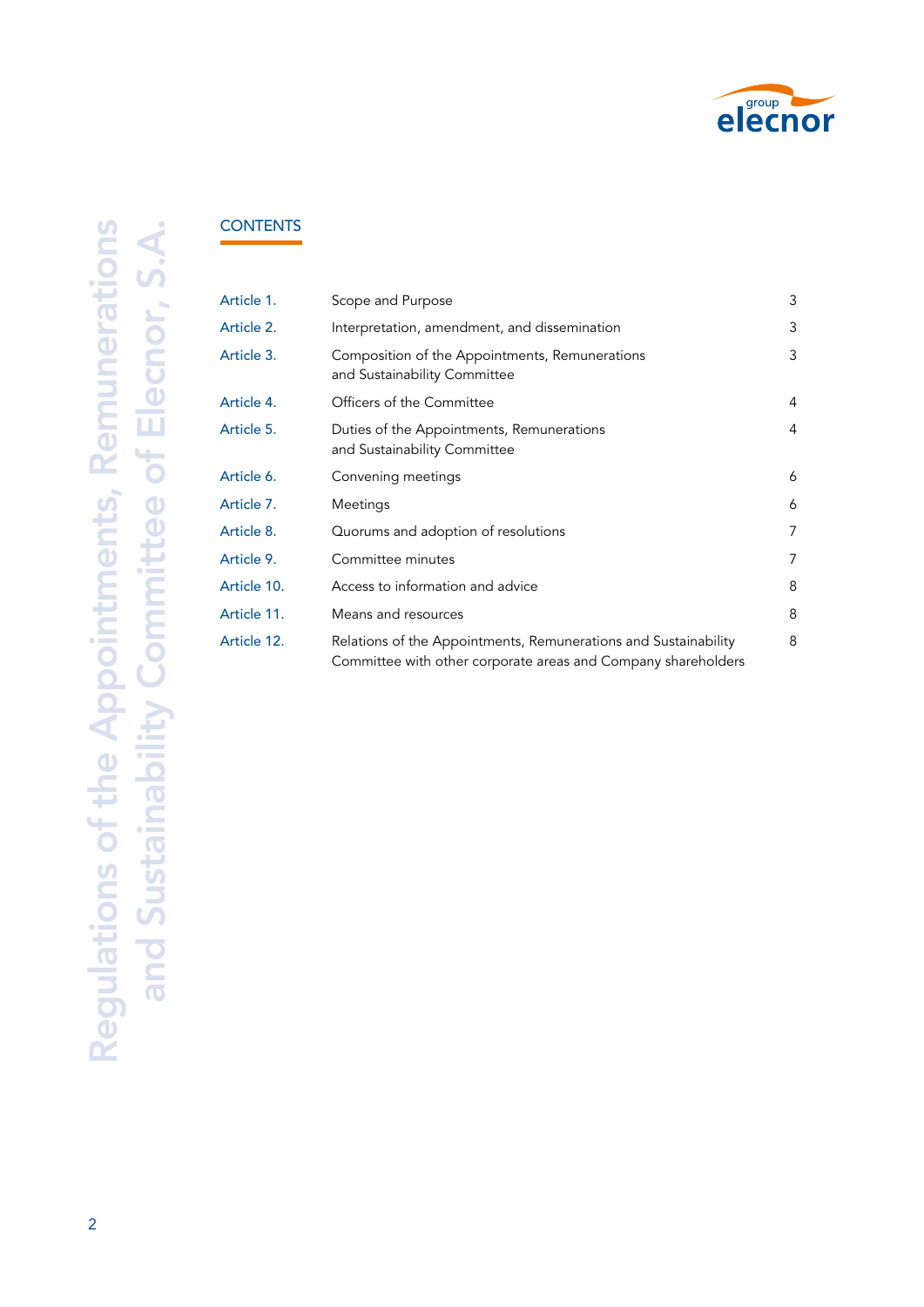

#### Article 1. Scope and Purpose

1. The Appointments, Remunerations and Sustainability Committee of the Board of Directors of ELECNOR, S.A. (the "Company") is established in accordance with the Spanish Corporate Enterprises Act [Ley de Sociedades de Capital], Article 15ter of the Company's Articles of Association, and Article 14 of the Regulations of the Company's Board of Directors.

Section 42 of the Spanish Commercial Code *[Código de Comercio]* applies as regards the definition of "Group" for purposes of these Regulations.

- 2. These Regulations of the Appointments, Remunerations and Sustainability Committee have been approved by the Company's Board of Directors. The rules regulate organisation and operation of the Appointments, Remunerations and Sustainability Committee and make suitable provision for it to be able to perform its duties properly in compliance with the Articles of Association and the Regulations of the Board of Directors pursuant to the principles and recommendations for good corporate governance issued by the Spanish National Securities Market Commission *[Comisión Nacional del Mercado de Valores]* having in mind the particularities of the Company and its Group.
- 3. The decisions adopted by the Committee itself will apply for all matters not expressly envisaged here. Secondarily, the Articles of Association and Regulations of the Board of Directors will also apply insofar as they are consistent with the Committee's nature and duties.

#### Article 2. Interpretation, amendment, and dissemination

- 1. The Appointments, Remunerations and Sustainability Committee will take the applicable laws and regulations and the principles and recommendations for good governance issued by supervisory authorities, particularly the National Securities Market Commission, into account when implementing and interpreting these Regulations.
- 2. The Regulations will be reviewed by the Board of Directors periodically having in mind any suggestions submitted by the Appointments, Remunerations and Sustainability Committee. They will be published on the Company's website for shareholders and the general public.

# Article 3. Composition of the Appointments, Remunerations and Sustainability Committee

- 1. The Board of Directors will establish an Appointments, Remunerations and Sustainability Committee, to be composed of no fewer than three and no more than five non-executive Directors appointed by the Board of Directors. At least two Committee members will be independent Directors.
- 2. Appointments, Remunerations and Sustainability Committee members will possess suitable knowledge, skills, and experience for the duties they will be performing. Whenever possible, Committee member appointments overall should take into account their knowledge and experience in such areas as human resources, selection of Directors and executives, remuneration plan and policy design, and corporate governance.

Efforts will also be made to promote gender diversity and other diversity criteria among Committee members.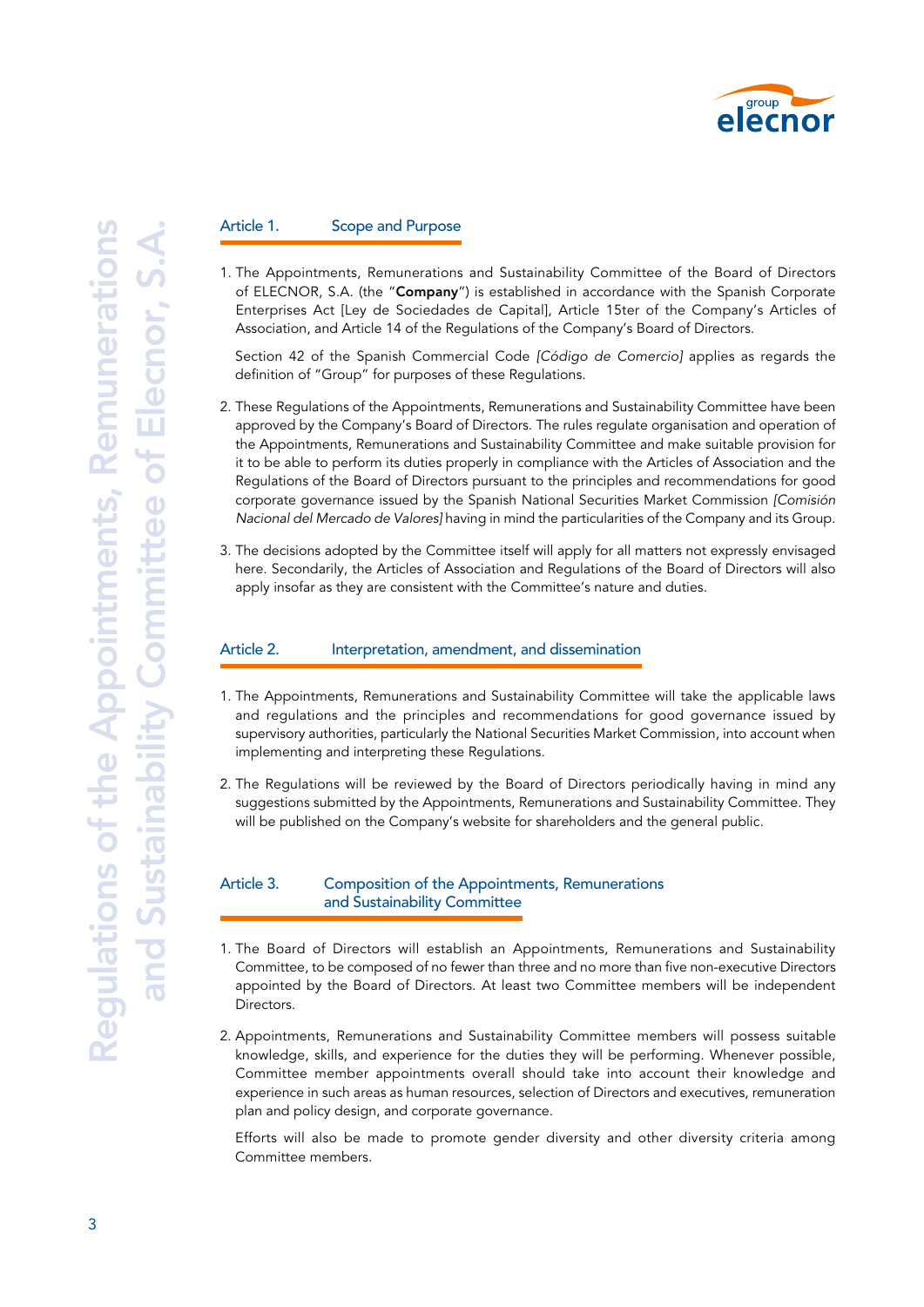

3. Committee member appointments will be for the same terms to which those individuals have been appointed as Company Directors. A Director will cease to be a member of the Appointments, Remunerations and Sustainability Committee on ceasing to be a Company Director.

## Article 4. Officers of the Committee

- 1. The Appointments, Remunerations and Sustainability Committee will appoint one of its independent Directors to be its Chair.
- 2. The Appointments, Remunerations and Sustainability Committee will also appoint a Secretary, who may be the Secretary of the Board of Directors, on condition that he or she is not an executive Director.

The Secretary of the Appointments, Remunerations and Sustainability Committee will assist the Committee Chair in planning Committee meetings and gathering and circulating the requisite information sufficiently in advance and will also draw up the minutes of meetings.

#### Article 5. Duties of the Appointments, Remunerations and Sustainability Committee

- 1. Notwithstanding any other tasks that may be assigned to it by the Board of Directors, the Appointments, Remunerations and Sustainability Committee will have the following duties:
	- (i) In respect of composition of the Board:
		- a) To assess the competencies, knowledge, and experience needed on the Board of Directors. With this in mind, to specify the skills and abilities the candidates for each vacancy should have and to weigh the time and commitment that will be required for them to be able to perform their duties effectively and ensure that non-executive Directors will have sufficient time to perform their duties properly.

The Committee will therefore draw up and regularly update a table of competencies the Board requires as a framework for the skills and knowledge candidates for Director should have, especially executive and independent Directors.

- b) To set a target for representation by the sex with fewer members on the Board of Directors and to draw up guidelines on how to achieve that goal. To propose the Director diversity policy to the Board of Directors.
- c) To propose the Board of Directors diversity and Director selection policy to the Board of Directors and to review fulfilment yearly.
- d) To review Director categories yearly.

(ii) In respect of selection of Directors and the executive management team:

- a) To submit to the Board of Directors proposals for the appointment of independent Directors by co-option or for submission to the General Shareholders Meeting and proposals for the reappointment or removal of those Directors by the General Shareholders Meeting.
- b) To submit proposals for the appointment of the remaining Directors by co-option or for submission to the General Shareholders Meeting and proposals for the reappointment or removal of those Directors by the General Shareholders Meeting.
- c) To report on proposals for the appointment and removal of members of the executive management team.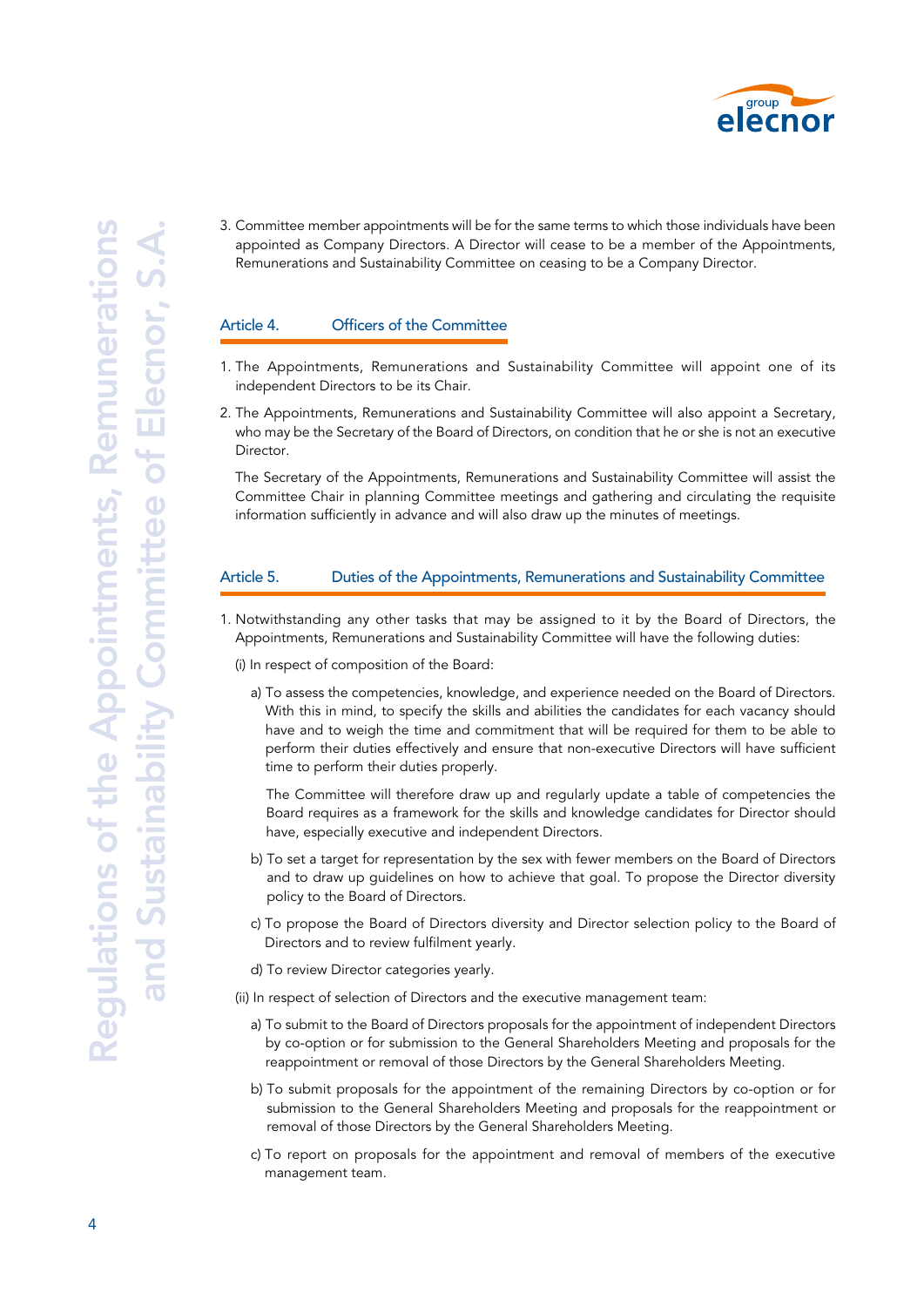

(iii) In respect of the officers of the Board:

- a) To report on the appointment of the Chair and Deputy Chair of the Board.
- b) To report on the appointment and removal of the Secretary and Deputy Secretary of the Board.
- c) To propose the appointment of the Coordinating Director.
- d) To review and arrange for succession of the Chair of the Board of Directors and the Company's Chief Executive Officer and to draw up a succession plan for that purpose, and, where appropriate, to submit proposals to the Board of Directors to enable succession to take place in an orderly and planned manner.

(iv) In respect of remunerations of Directors and members of the executive management team:

a) To propose to the Board of Directors remunerations policies for Directors and for members of the executive management team and to review compliance.

The Director remunerations policy will at least set a cap on the annual remuneration to be paid to all the Directors as a group for performing their non-executive duties along with guidelines for allocating those remunerations on the basis of the duties and responsibilities assigned to each one. The remunerations policy will also set the amount of fixed annual remuneration paid to Directors for performing their executive duties and other remuneration prescribed by law.

- b) To propose to the Board of Directors individual remuneration and other contractual terms for the executive Directors and to propose the basic contractual terms for the members of the executive management team in accordance with the Articles of Association and the Director remunerations policy in effect at all times.
- c) To report to the Board of Directors in advance of setting the remuneration of each individual Director for performing their non-executive duties in the framework of the Articles of Association and the remunerations policy and of setting the remuneration of each individual Director for performing their assigned executive duties in the framework of the remunerations policy and in accordance with the terms of their contracts.
- d) Regularly to review remunerations policy for the Directors and members of the executive management team, including share-based remuneration schemes and application of those schemes, and to ensure that individual remuneration is proportional to what the other Directors and members of the Company's executive management team are paid.
- e) To review the terms of the contracts of the executive Directors and the members of the executive management team and to ensure that they are consistent with the remunerations policies in effect.
- f) To verify the information on the remunerations of Directors and members of the executive management team set out in the various corporate documents, including the Annual Director Remunerations Report.
- (v) In respect of reviewing corporate governance and sustainability:
	- a) Regularly to evaluate and review the Company's system of corporate governance and its corporate social responsibility and social and environmental sustainability policy to ensure that they fulfil their mission of promoting corporate interests while taking into account the legitimate interests of other stakeholders as appropriate.
	- b) To see that the Company's social and environmental practices comply with approved policy and strategy.
	- c) To supervise and assess relationships with the various stakeholders.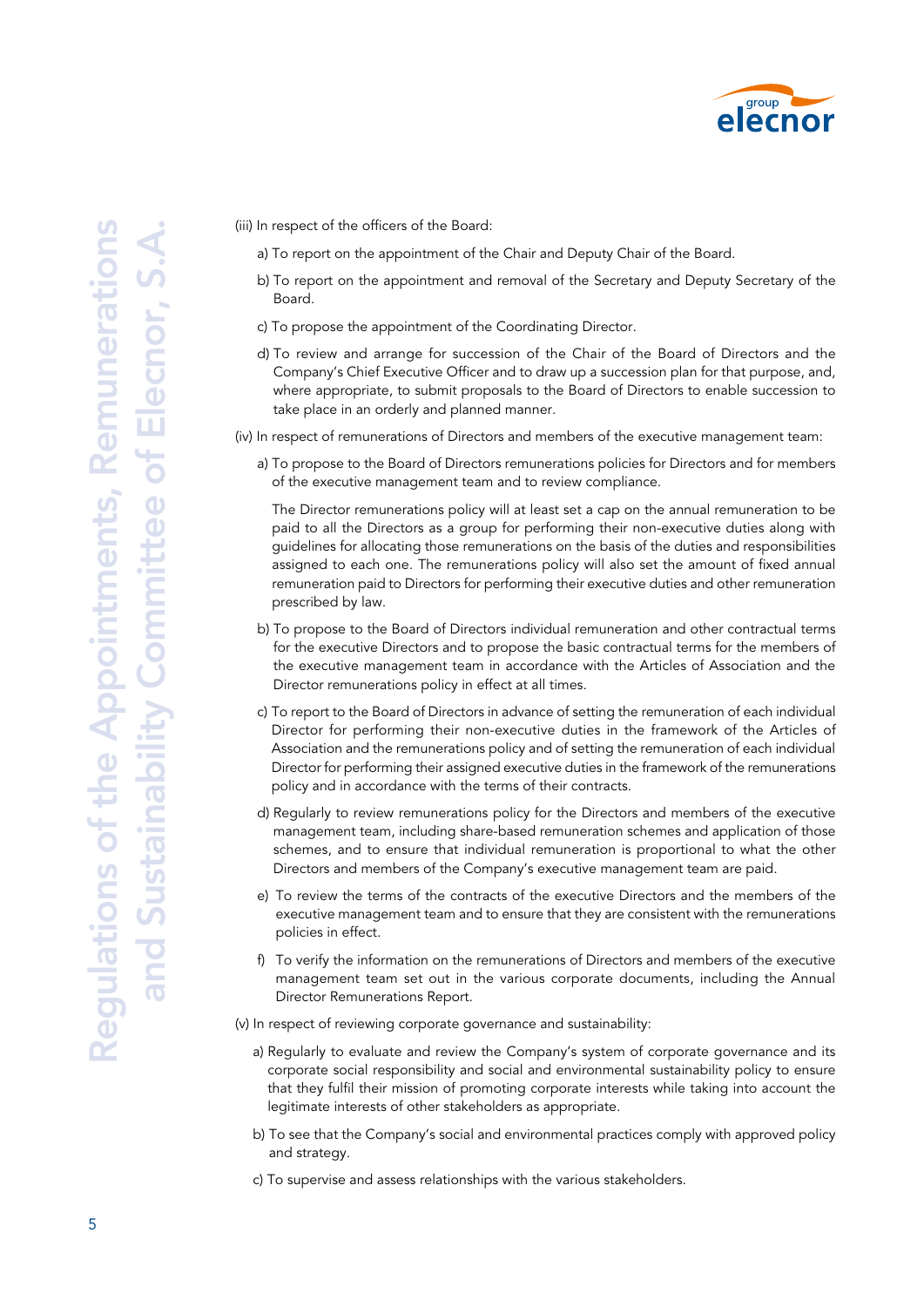

(vi) Other duties:

- a) To lead, in cooperation with the Coordinating Director where appropriate, the Board's yearly assessment of the work and composition of the Board, its Committees, and the Company's Directors.
- b) To design and organise training programmes for Directors from time to time to keep their knowledge up to date.
- c) To ensure that potential conflicts of interest do not compromise the independence of the external advice furnished to the Committee.
- 2. Each year the Appointments, Remunerations and Sustainability Committee will draw up a report on its work and performance during the year as a basis for review by the Board of Directors. The report will contain information on, for instance, the make-up of the Committee, the number of meetings held during the year, the main work carried on during the year, work carried out in association with outside experts, and the main incidents that took place, if any. The report will be placed at the disposal of the shareholders on the Company's website sufficiently in advance of the Ordinary General Meeting.
- 3. When performing its duties, the Appointments, Remunerations and Sustainability Committee will bear in mind the good governance recommendations and standards issued by the National Securities Market Commission and other competent authorities, though these may be adapted to the specific circumstances of the Company and its Group.
- 4. Each year the Appointments, Remunerations and Sustainability Committee will formulate an action plan setting out the main activities to be carried out by the Committee in the performance of its duties.

# Article 6. Convening meetings

- 1. The Appointments, Remunerations and Sustainability Committee will ordinarily meet at least three times a year. The Committee will also meet at the request of any of its members and whenever convened by the Chair, who will call a meeting whenever the Board or its Chair asks for a report or proposals, and at all events whenever it is appropriate to hold a meeting for the Committee to be able to perform its duties properly. Whenever feasible Committee meetings will be held sufficiently in advance of Board meetings.
- 2. Appointments, Remunerations and Sustainability Committee meetings will be convened by the Committee Secretary on instructions from the Chair at least five days in advance, unless there are urgent reasons for it to meet sooner or immediately. The notice of meeting will be sent by email or by any other means that furnish confirmation of receipt.

The notice of meeting will in all cases include the meeting agenda, and the requisite information will also be attached, making allowance for the fact that there may be reasons for distributing the information at the meeting itself in certain circumstances.

#### Article 7. Meetings

- 1. Appointments, Remunerations and Sustainability Committee meetings will be held at the Company's registered office or at any other venue previously designated by the Chair and stated in the notice of meeting.
- 2. A Committee meeting may be held at several different locations linked by systems that enable the participants attending to be recognised and identified, to be permanently interconnected, and to speak and vote, all in real time. The Directors in attendance at any of the linked locations will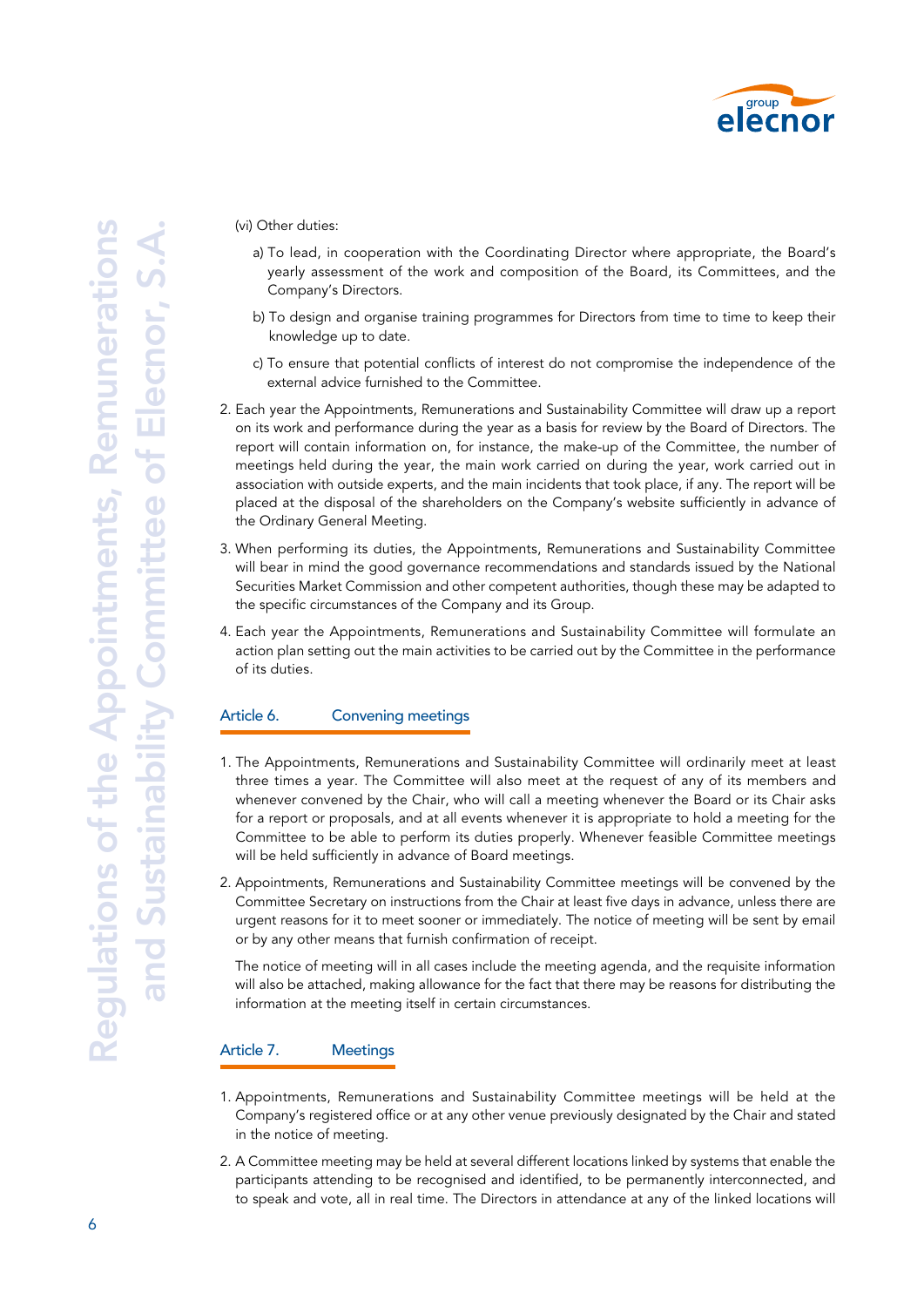

have the status of participants at a single session of the Committee. The session will be deemed to have met at the venue attended by the Chair or whoever is acting as Chair.

The Appointments, Remunerations and Sustainability Committee Secretary will record in the minutes of meetings held in that form not only the members who have attended in person but also those who have been represented by another Committee member and those who have attended the meeting by means of whatever system is in use.

3. Committee members are to spend as much time as necessary examining and assessing the information that has been circulated before they attend Committee meetings.

Meetings of the Committee will be venues for constructive discussions by its members, and free expression and a critical and supervisory mindset will be encouraged. The Committee Chair will ensure that the members may freely take part in the debates.

4. The Appointments, Remunerations and Sustainability Committee may call on any Company employee or executive to attend and may even call on them to attend without any other executive being present. Persons called must attend the Appointments, Remunerations and Sustainability Committee sessions, lend their cooperation, and furnish whatever information is in their possession.

The Committee may also call on third parties to attend its sessions, though only at the invitation of the Committee Chair and only when the specific agenda items for which they have been called are being discussed. There must be good reason for third parties to be present, and their presence is not to be allowed to become common practice. The minutes of Committee meetings will record the entrance and exit of the various guests. Guests will not attend the Committee's deliberations and votes without good reason duly explained in the minutes.

# Article 8. Quorums and adoption of resolutions

- 1. The Appointments, Remunerations and Sustainability Committee will be quorate when a majority of its members are present or represented. Resolutions will be passed by an absolute majority of the members present or represented at the meeting.
- 2. Appointments, Remunerations and Sustainability Committee members may appoint another member of the Committee to act as proxy. Proxy is to be conferred in writing separately for each meeting, and the Committee Chair is to be notified by means that allow confirmation of receipt of the notice.
- 3. Any Committee member that has a conflict of interest will not take part in the deliberations and voting on resolutions or decisions regarding which the member, or any person related to that member, has a direct or indirect conflict.

#### Article 9. Committee minutes

- 1. The Appointments, Remunerations and Sustainability Committee's discussions and resolutions will be recorded in a minute book, which will state the date of the session, the participants, the proposals or conclusions put forward, and the resolutions adopted at the session and will be signed by the Committee Chair and Secretary or whoever may be acting for them in those capacities, as the case may be.
- 2. The Committee minutes will be at the disposal of all the members of the Board of Directors.